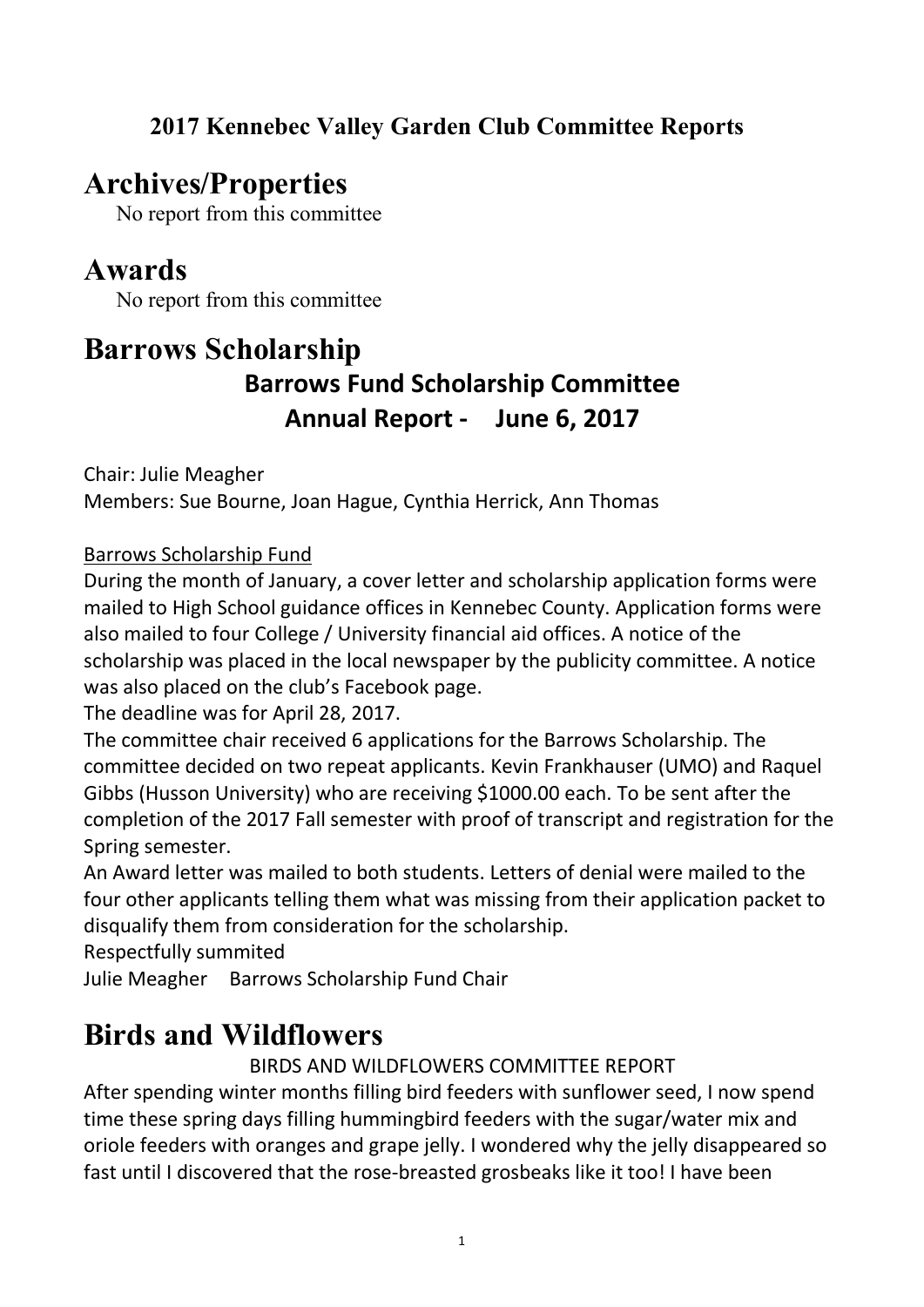through a big jar of jelly and it is only the beginning of June. \*\*Remember for hummingbirds: Mix 4 parts water to 1 part white granulated sugar, boil and cool, no food coloring, no artificial sweeteners, clean feeder OFTEN with white vinegar. Barbara Patterson reports that her garden is doing very well, and it really enjoys all the rain we have been having this spring. She is, however, looking for Silver King or Silver Queen and has not been able to locate either one.Can anyone help her out? If they are invasive plants, that may be the reason they are unavailable. Her rhododendrons are gorgeous – a lovely deep pink and a white. Some time ago her azalea plant died but had sprouted shoots. Now those three azalea shoots are six feet tall and quite wide. In spring the flowers are a very light pink. In the fall the foliage is deep red/orange – right in tune with the season.

The arrival of spring brings the arrival of the great blue herons and the loons. There is nothing quite as eerie as the call of the loon on a foggy morning. Debbie Sherman does the annual loon count every July, and this year alone Maranacook Lake has seen an increase in loons, plus two pairs of nesting eagles, along with a rookery of great blue heron. Debbie is a member of the Audubon Society. She does speaking engagements and will present a program for KVGC in the coming year. If you are not familiar with a magazine called *Birds & Blooms*, I highly recommend it. The photography is amazing, stories from the editors and the readers are very interesting, and it's full of information – tips about observing, attracting, and feeding birds, as well as raising and caring for and displaying flowers of all varieties. There are also articles on vegetables and butterflies. Check it out. I think you'll enjoy it. -Cynthia Herrick

#### **Blue Star Highways**

Blue Star Highway Committee Report June 2017

I place a bow on the Blue Star Memorial Marker in Hallowell every year. A new bow of red, white, and blue colored ribbon is placed so it will be fresh for Armed Forces Day in May. Throughout the year I check to see that the bow remains attached and the area around the marker is free of weeds and litter. Karen Foster also placed a ribbon on the marker at the veteran's cemetery in Augusta. She too checks the marker periodically to see that the area is cared for. The plants around the marker that were donated by the district and planted by Heide Munro and Julie Meagher are doing well. In November the Blue Star Memorial Committee provided a meeting for our club. The speaker was Jim Keenan, a participant in Wreaths Across America, and he told us the history and purpose of his organization. Two wreaths were made at the meeting that was placed at the two memorials. Karen Foster dedicated both of the wreaths with a brief talk.

Respectfully submitted,

Coral Garrison, Karen Foster

Blue Star Highway Committee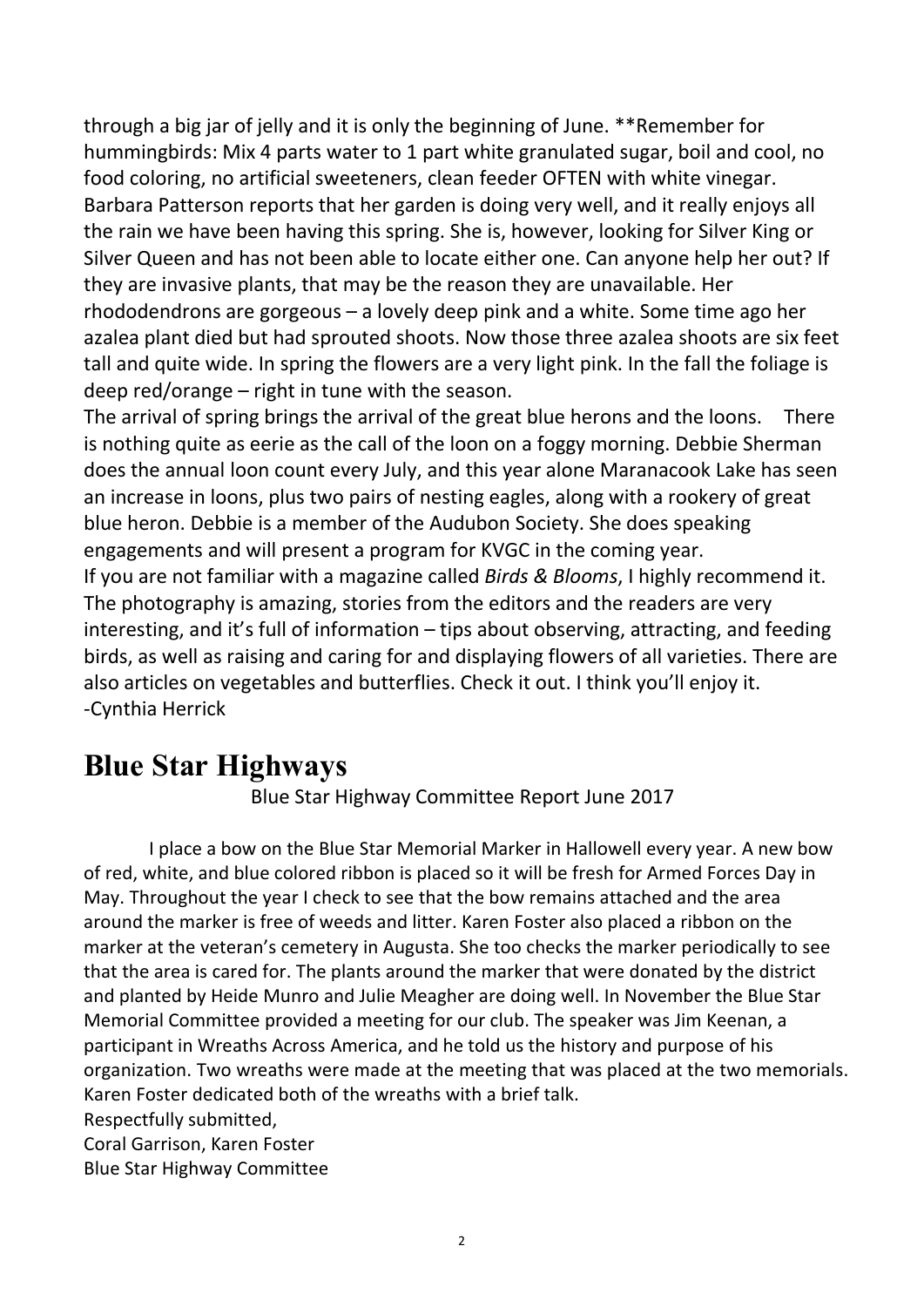#### **Bylaws**

#### **Report of the Bylaws Chairman**

On 4 April 2017, this chairman read the bylaw amendment regarding the Civic Activities and Garden Therapy Committee by making it two committees. The Civic Activities Committee would promote any planned activity which leads to community improvement and the Garden Therapy Committee would share gardening knowledge and skills with those who have special needs, work with staff members at nursing homes to assist in their floral,<br>horticultural, and other therapeutic programs. The amendment was adopted.

Ann P. Thomas, Chairman

# **Civic Activities**

#### **Kennebec Valley Garden Club Civic Activities Annual Meeting June 6, 2017**

#### **Current Civic Gardens**

| Cohen Center                | Completed                                                  |
|-----------------------------|------------------------------------------------------------|
|                             |                                                            |
| <b>Hubbard Free Library</b> | Completed                                                  |
| Glenridge                   | Completed                                                  |
| <b>MGMC</b>                 | Needs replacement perennial only                           |
| Viles Arboretum             | Pending ground prep by staff. Civic Committee will replant |
|                             | existing plants once the ground is prepared.               |

#### **New Garden Requests Kennebec Valley Historical**

Nancy Voisine and Penny Pray met with Phyllis at the KV Historical Soiciety on May 3, 2017 to walk their property on 107 Winthrop Street in Augusta to evaluate and discuss their requested project of the cleaning and creation of a **Hosta Garden** on the West bank of the property that lines the driveway which is approximately 100 feet.

> The West bank will be cleared and prepared for planting by a contractor.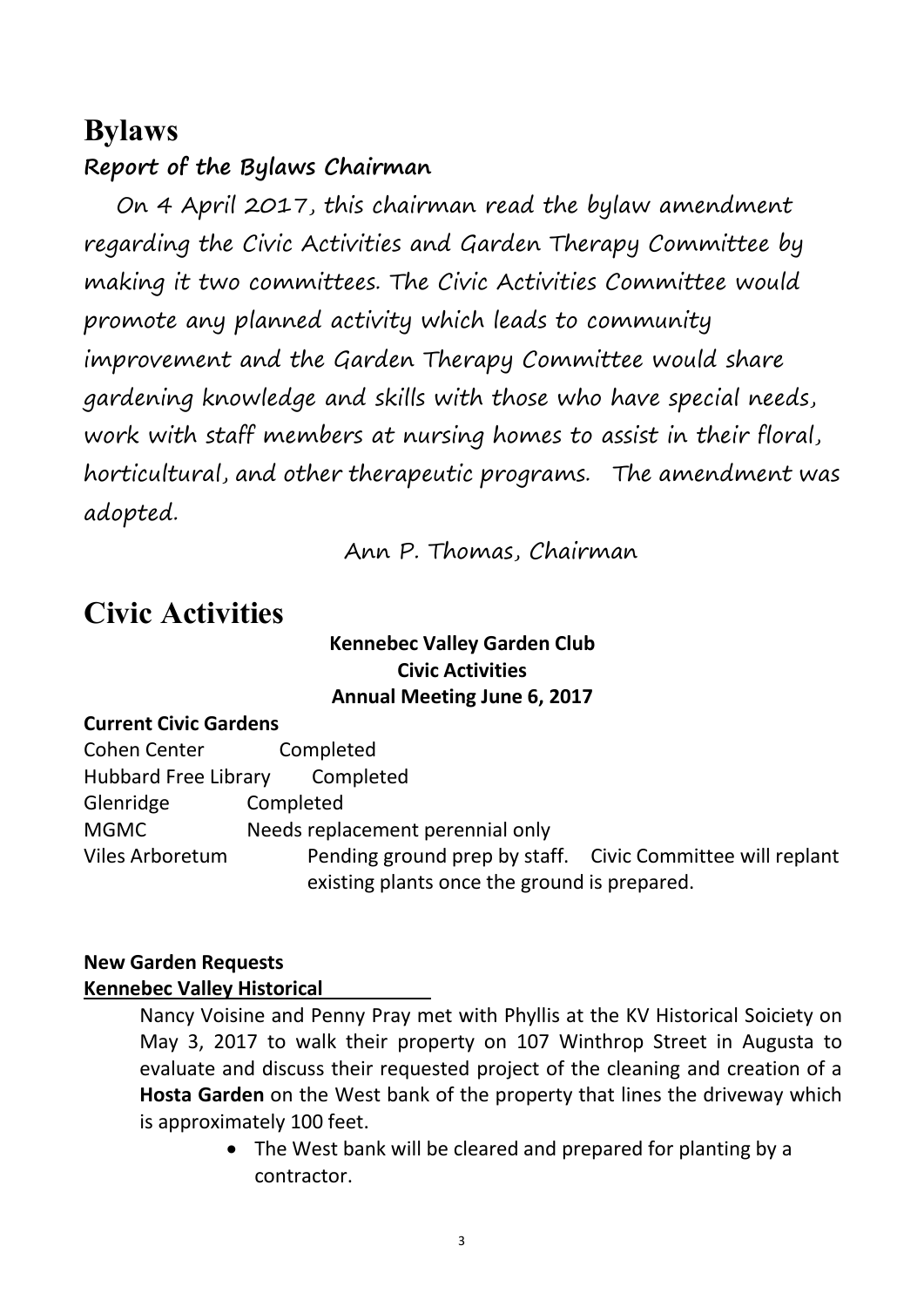- There are some Hostas already there that will be dug up and divided and placed in a holding area pending planting.
- They will seek out donations of additional Hostas, Penny suggested contacting Bernie Slopher.
- The garden will not be ready to plant until after June 1.

Advised that we could not make a commitment until reviewed and voted on by the Civic Committee.

#### **The Children's Center**

Our usual work on the Butterfly Garden at The Children's Center was put on hold last fall in anticipation of playground construction this spring. However, Jeff Johnson, their executive director, requested we come by to evaluate the property and look at their playground plans for planting suggestions and placement. Nancy Voisine and Penny Pray met with Jeff on May 23, 2017, reviewed their playground plans and walked the property which is under major construction. The playground plan shows placement of playground equipment for the different age groups and ability levels, however doesn't not show any plant or tree placements. We did discuss different plants, bushes and trees and looked at plantings already on the property that could be moved. There is a need for a privacy hedge or tree planting along one side of what will be the "quiet garden" to buffer against the neighboring homes.

This project will be completed in phases. It is anticipated that Phase 1 will be major plantings such as trees and shrubs. The playground should be ready for planting by late summer or early fall. Phase 2 will be the planting of perennials and other small plant materials, which may not be until the spring of 2018.

Again, no commitment was made to The Children's Center until this request is brought to the Civic Committee for review and vote.

This is a major project, even though we would not actually be planting the materials, we would be making major decisions on large stock such as trees and shrubs. It would be my opinion that Phase 1 would be better left to professionals such as an arborist and bringing the Garden Club in for Phase 2.

#### **Summary**

The current Civic Gardens that are maintained by the Garden Club seem to be ready for the 2017 growing season with the exception of Viles Arboretum which I will follow up with and plan. Going forward with new requests, I believe it will be the decisions of the new committee as it forms in June. At this point it is unknown who will be volunteering on the Civic Committee and who will be the new Chair, these new request should be theirs to consider.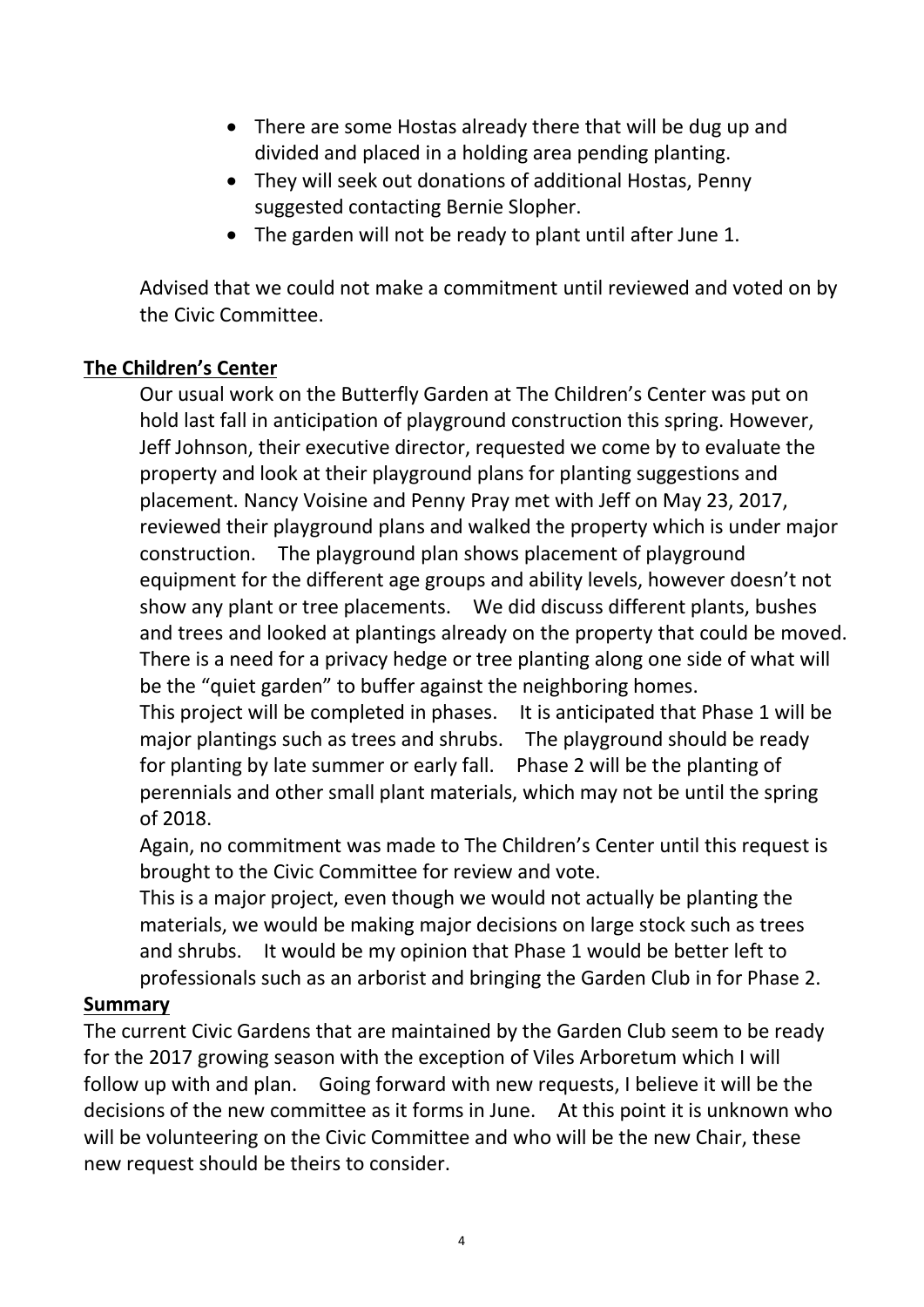I have enjoyed chairing this committee and being a part of the greater Augusta community, however, I look forward to spending time on other Garden Club projects. Respectfully submitted,

Nancy Voisine, Civic Activities Chair

## **Communications**

There has been no activity with the Communications Committee.

Ann P. Thomas, Chairman

# **Conservation**

There has been no activity with the Conservation Committee.

Ann P. Thomas, Chairman

### **Finance**

No report from this committee

## **Horticulture**

Horticulture Committee Report June 2017

The Kennebec Valley Garden Club Horticulture Committee prepared a listing of gardening tips which are included in the Yearbook shared with all the members. This year a short gardening poem was added to hopefully encourage and inspire efforts in our gardens.

The skillful work of the Program Committee in cooperation with Horticulture provided several programs/workshops which expanded our knowledge of ways to improve our gardening success. Nancy B. Hill Horticulture Chairman

# **Hostess**

No report from this committee

# **Legislative**

No report from this committee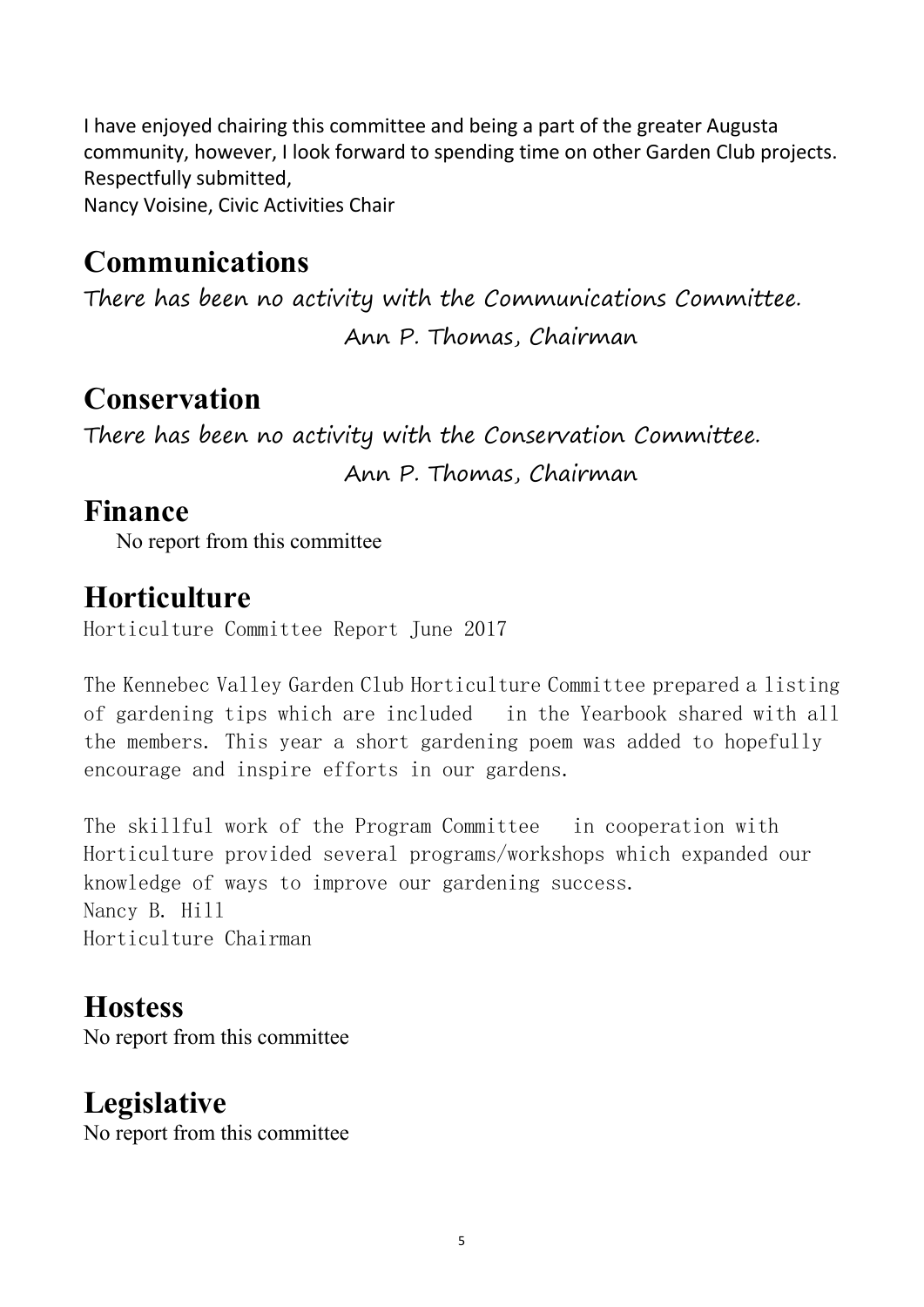# **Love Fund/Memorial**

No report from this committee

# **Membership**

Kennebec Valley Garden Club Membership Report June 6, 2017

We have had 6 new members join the club since last June, welcome to new members and look forward to having them join us:

Sally Stone, Winthrop Louise Perry, Vassalboro Judy Gates-Kilpatrick, Monmouth Rhonda Bolduc, South China Linda Bragg, Sidney Carolyn Perry, Windsor

Requests for membership applications and information have been sent out to a number of people potentially interested in joining the club, but to date have not heard back from anyone. Membership information was also available at the soup sale and plant sales.

There is interest out there and it would be nice to find a way to attract new members and have them attend meetings, I am open to any suggestions anyone may have.

> Shelly Hanson Membership Chair

## **Nominating**

The following officers were elected for the 2017-2019 term: President, Ellen Jackson; Vice President, Debbie Sherman; Secretary, Shelly Hanson and Treasurer, Pam Johnson.

### **Program**

No report from this committee

# **Publicity**

No report from this committee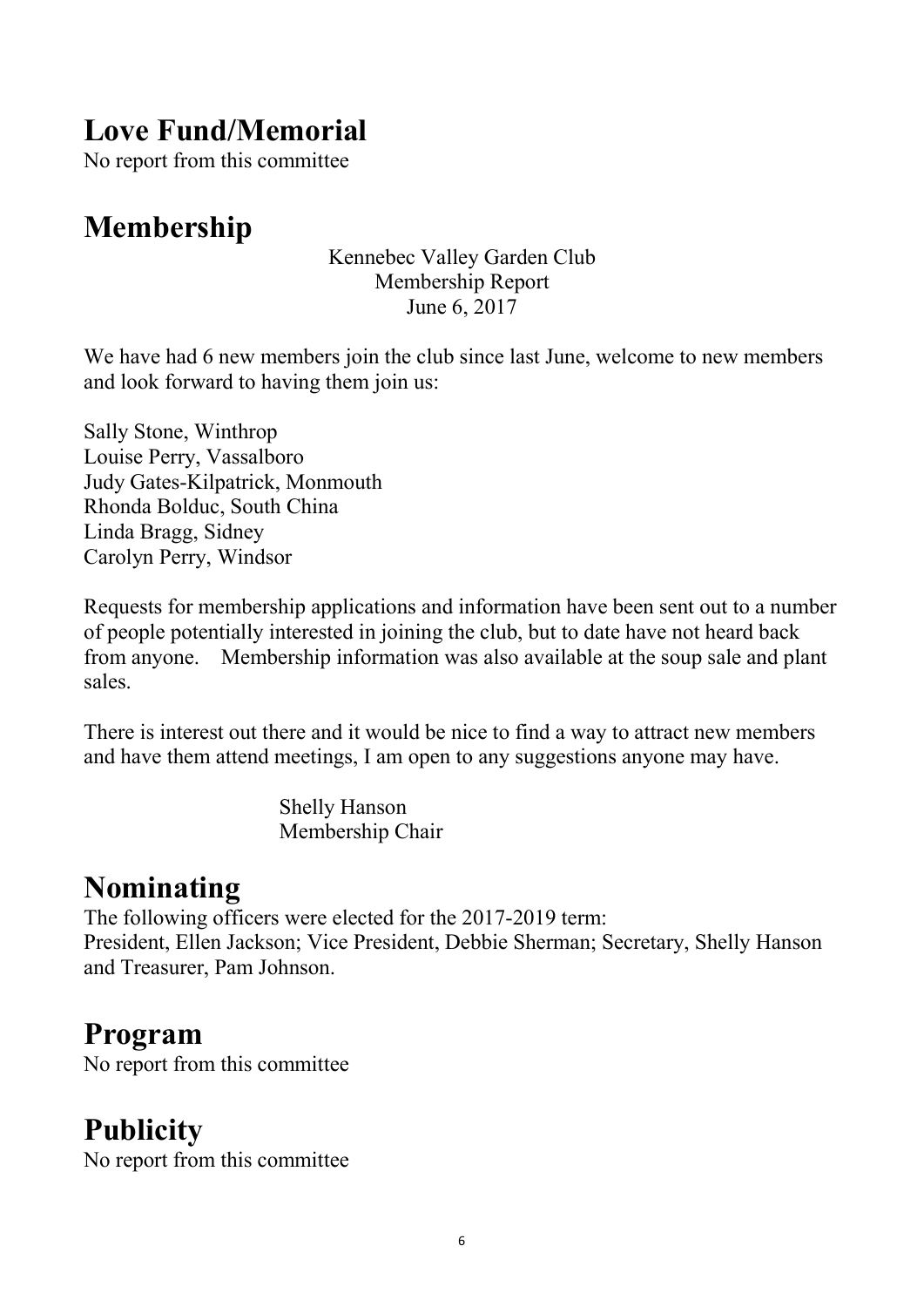# **Publicity Press Book**

No report from this committee

### **Resolutions**

No report from this committee

#### **Ways and Means**

No report from this committee

## **Website**

The GCFM website area for KVGC has been kept up to date with meeting dates, times and speakers.

The Kennebec Valley Garden Club website allows members to access information about the club in one place. There is a special members only area with a password sign in where members can read the meeting minutes, see the spring and fall newsletters, fill in an expense voucher, see the bylaws and look at the current member list. Other areas of the website include: meeting times and places, Barrows Scholarship information where an application can be downloaded, a photo gallery [still under construction], how to become a member with an application that can be filled out online and a useful links tab that has links to the National Garden Club, Garden Club Federation of Maine, the New England Regional website and KVGC's Facebook page. Sharon Ann Paradis, Webmistress

# **Yearbook**

Kennebec Valley Garden Club Yearbook Report June 6, 2017

The annual yearbook was prepared following National and GCFM guidelines and submitted for the National Yearbook Award. Yearbooks were available for members at the September 2016 meeting, and members not attending were mailed their copies. Members are encouraged to attend the September meeting to pick up yearbook to save on the expense of having to mail them.

Work is slowly underway to prepare the new yearbook for 2017-2018 and hopefully will be available at the September meeting. Since this year is a change in administration, not only our club, but at the State and National level as well, it makes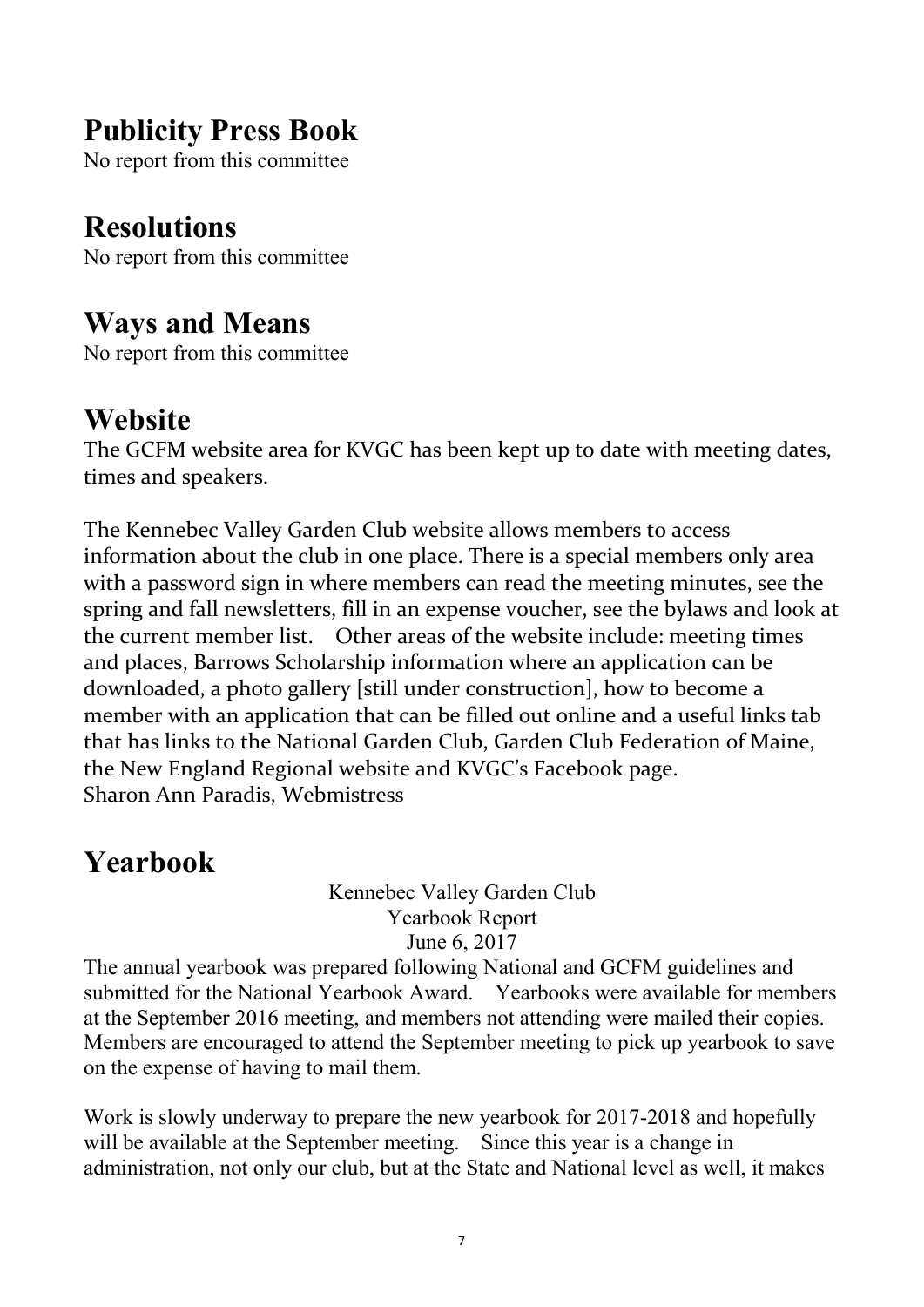it difficult to gather all of the new information in a timely manner. It takes more time to get the new information of committee members, programs, hostesses. I would like to think this process of compiling information could be changed to doing it during the winter months while everyone is looking for something to do rather than in the middle of summer when everyone is busy.

> Shelly Hanson Yearbook Co-Chair

### **Youth Activities**

#### **Kennebec Valley Garden Club School Year 2016-2017 Youth Outreach Activities Report Respectfully Submitted by Anya F. Goldey May 9, 2017**

During the 2016-2017 school year, the Kennebec Valley Garden Club's Youth Outreach Committee delivered four presentations to youth at Stepping Stones Montessori School in Chelsea, Maine. For each presentation topic, separate presentations were made to lower elementary youth (grades first through third) and the upper elementary and middle school youth (grades fourth through eighth). There were approximately 65 youth across first through eighth grades who participated.

The first presentation occurred in October 2016, and it was entitled *Bring on the Brassica (Cole) Vegetables!* Students learned about the member vegetables of the brassica family, and how each was introduced in our country. Also, they learned how almost all parts of some species of brassica have been developed for foods including the **root** (rutabaga, turnips), **stems** (kohlrabi), **leaves** (cabbage, collard greens), **flowers** (cauliflower, broccoli), **buds** (Brussels sprouts, cabbage), and **seeds** (mustard seed and canola, among others). The highlight of the presentation was a taste test of broccoli, kale chips, cauliflower, radish, turnip and rutabaga.. Students used an observation chart and all their senses, including taste, to describe the vegetables as they filled out their own chart.



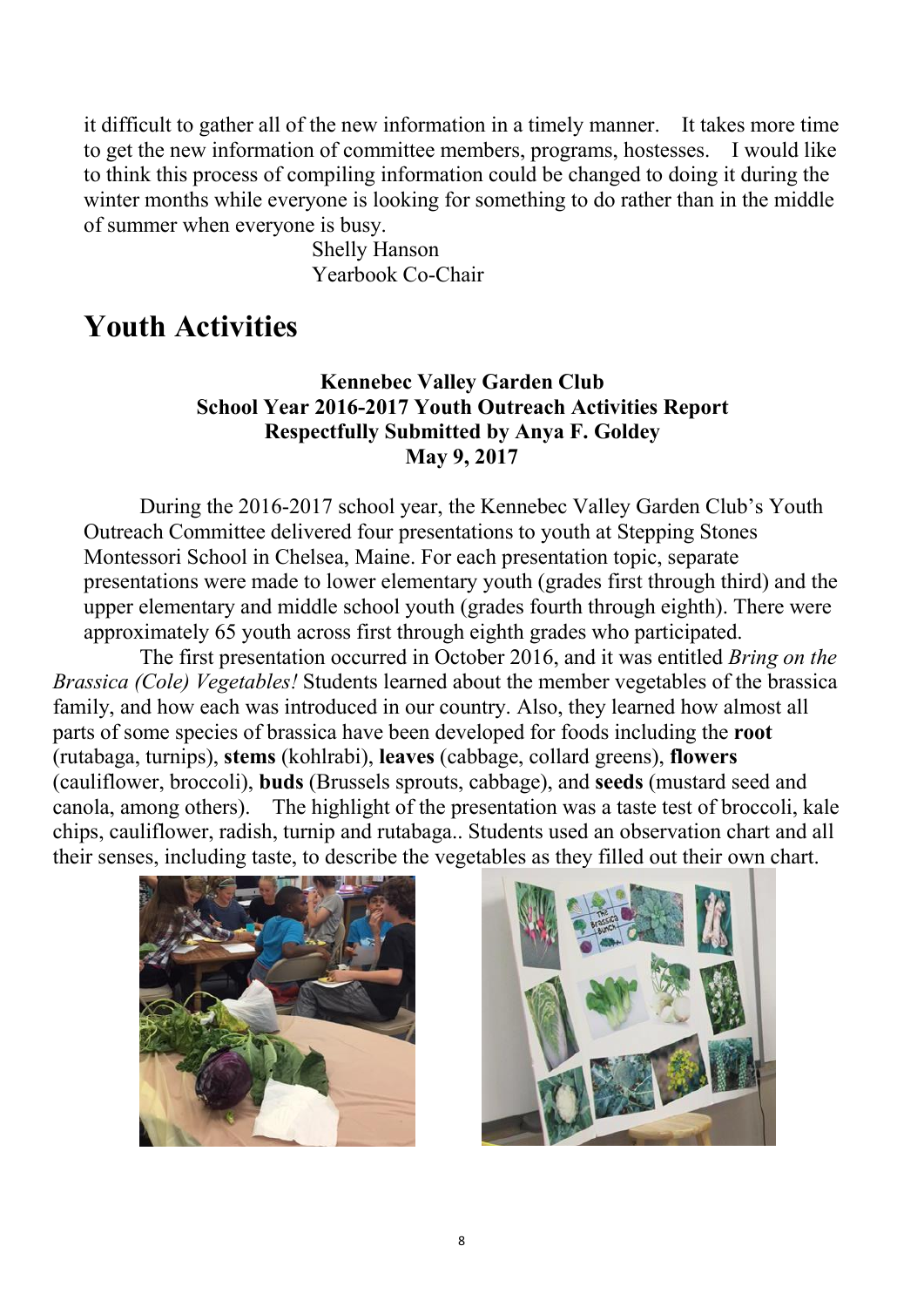During mid-December, the *Powerful Potato* presentation was delivered. The anatomy, lifecycle and interesting facts about the potato were discussed. Youth learned about growing and harvesting potato plants. For the hands-on activities, youth first witnessed a potato osmosis experiment, and then the hand-carved potatoes as stamps to create an original art piece.



The third presentation, the *Art of Growing*, was made during March 2017. Youth learned about the history of seed companies, seed packets, growing zones, how plants can be natural insect/animal repellents, and then each child planted several marigold seeds. The seedlings sprouted in the classroom, and youth were able to make plant observations prior to bringing their seedling home.